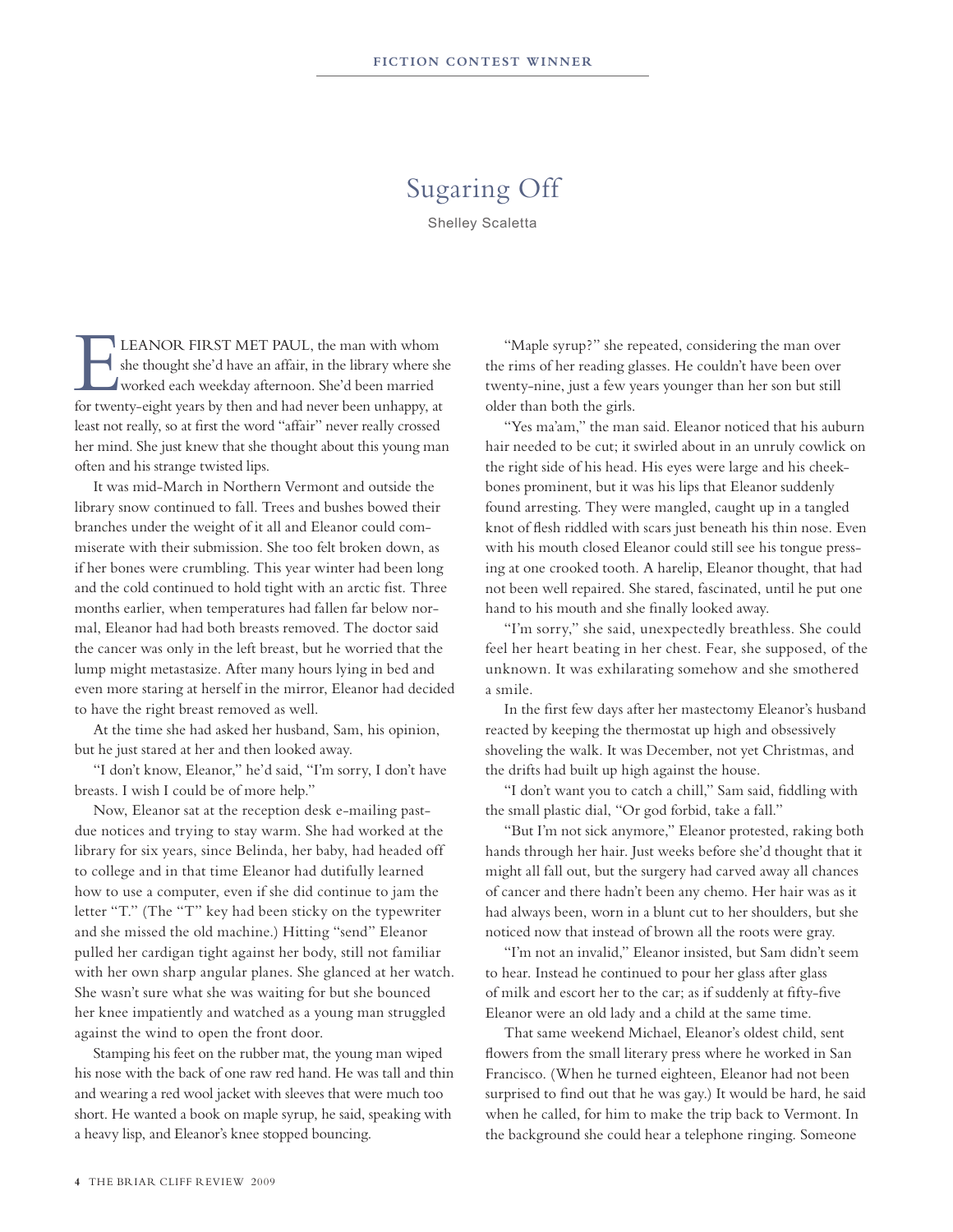called Michael's name but was ignored. If she really needed him, Michael continued, and of course he knew she needed him, but if she really needed him *there*, well, he would come. But could she understand? And of course she could. Even though he was now thirty, Michael was still her little boy and she knew that he was with her in spirit. The girls, though, confused her. They came back to visit that weekend, dragging the accoutrements of a twenty-something life in New York City that she didn't understand: cell phones and BlackBerries, large suitcases filled with so many clothes all the same shade of black. And while Sam ran his Saturday shift at the post office the girls seemed content to sit next to her on the couch and watch daytime TV. Both girls worked for the same media giant. Jenny, the middle child, was in advertising sales, and Belinda, her baby, was an assistant account manager for clients like Kodak and Hanes. The girls volleyed words across her battered body, about press checks and photo shoots and Jeremy in finance. They were conversations that meant nothing to Eleanor and instead of finding satisfaction in her girls' youthful success she felt old and provincial in comparison and hardly spoke at all.

"Can I get you anything?" Jenny asked, resting one hand on Eleanor's arm. But her daughter's hand felt somehow demeaning and Eleanor had to fight the urge to shake it off. "You're sure?" Jenny said again, this time standing in the doorway. She was slightly turned, so that she was in profile, and Eleanor could see her perfect silhouette, the tight chin, smooth breasts and flat belly. Her daughter, the very picture of the person she used to be, and Eleanor shook her head, suddenly exhausted. She watched as her daughter bounced into the darkness of the hall and said to her youngest daughter, "I think I'll go lie down," and Belinda, the quieter of the two girls, had nodded, watching her mother's movements carefully.

"It hurts?" Belinda asked, when Eleanor faltered and pressed one hand against her flat chest. Eleanor nodded, looking down at her daughter through wet eyes, their roles somehow reversed.

 Later, lying in bed on her back with her arms at her sides (she couldn't yet raise them over her head), she heard the quiet murmurs of the TV and an occasional burst of girlish laughter. It seemed to her then that her youth was impossibly far away and for the first time that she could remember she felt alone.

 For two weeks Eleanor forgot about Paul until she was once again typing up past due notices. Paul Grimm. *From Sap to Syrup*. She typed up the notice and printed it out on the machine. Hardscrabble Road. Eleanor was familiar with this lonely stretch of dirt. It was an unpaved one-lane road, past the middle school and the other local library – strange that he hadn't gone there instead – to where the suburbs petered out and the fields and forests began. It made sense, she supposed, considering the address. For syrup you need a lot of trees.

And then almost without thinking she picked up the phone and dialed information, bouncing her knee as she waited to be connected. She was startled when she heard Paul's voice and then thankful that it was only his machine. She collected herself and sat up straighter in her chair.

"Hi Paul," she said, "Mr. Grimm. Just a friendly reminder that *From Sap to Syrup* is overdue. If you'd like to keep it longer, could you please stop by? I'll be here from…" and she gave him her hours even though anyone at the branch could issue an extension, even over the phone. "If you call ahead," Eleanor continued, "I'll know when to expect you." When Eleanor hung up her armpits felt clammy. She lifted her elbows and flapped her arms, looking around quickly to make sure that nobody else was around.

Two days later Luellen stopped by her desk. "A Mr. Grimm called," Luellen said, considering a piece of paper she held in her slender hands. "He's stopping by tomorrow," she said, "between three and four..." The young girl raised her eyebrows and her voice trailed off as if asking for further explanation.

"Thanks Lu," was all Eleanor said, and she plucked the paper from her hands. She couldn't help but notice that the blouse Luellen was wearing was silk and that it clung to the gentle curves of her breasts.

At home Eleanor had expected some reluctance in bed, but she wasn't prepared when it was Sam's and not her own. He had always reached for her. Even when she was four-weeks post-partum with their third child and the loose flesh around her middle could be grabbed up in handfuls. Now in the morning, instead of sharing the same bathroom as they had for almost thirty years, Sam showered in the kids' old bathroom down the hall. Eleanor knew that it wasn't her that he was afraid of, it was her scars, but still it hurt when he kept his eyes averted when she was getting dressed.

 At first she had tried to show him that everything was ok. She traded in her habitual cotton t-shirt, the heather grey one that said Williams from when Michael was in school, for lurid satin camisoles with thin straps. 'See,' she'd say, 'You can hardly see the scars…' but Sam would only look away. Then, when she had been out of the hospital for four weeks and was feeling almost whole again she and Sam had gone for pizza at Lee Zachary's down the road. Afterwards she hadn't wanted to go home. Instead they went to see the movie *Chicago* that had just come out in theatres, Catherine Zeta-Jones and Renee Zellweger in fishnet hose and bustiers, and Eleanor had felt something inside her shift, like a fracture in the surface of a slowly melting pond.

"It's ok," she said that night while lying next to Sam in bed. But next to her Sam was strung so tight that he was rigid. Eleanor took his hand and pressed one finger to her flesh.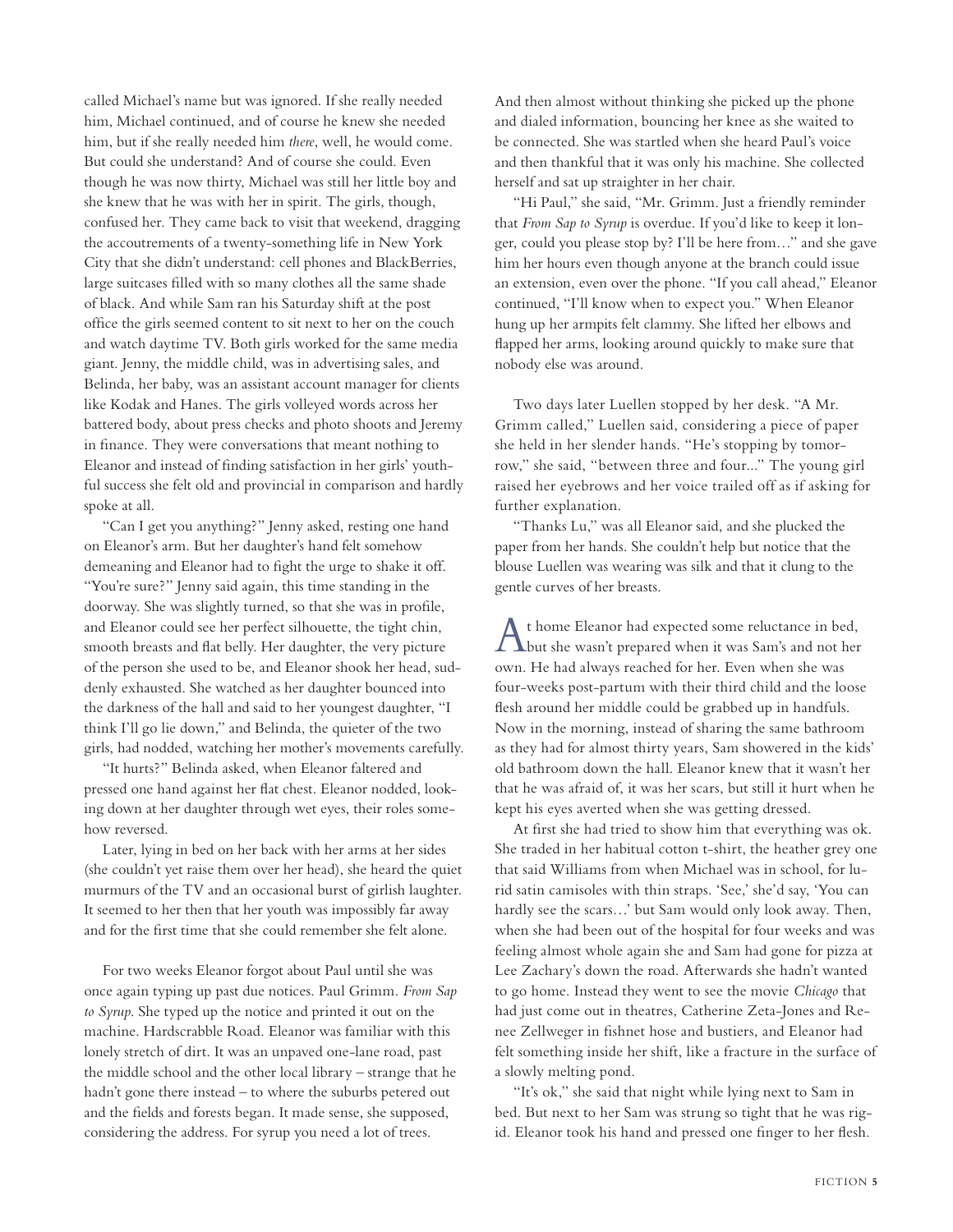She knew what the scars would feel like. They were smooth and slick, but bumpy in ways that weren't normal. "You see," she whispered, "it's healed," but Sam's fist had shriveled in her hand.

When Paul came into the library for the second time El-eanor noticed that he had, well, coiffed his hair. It was carefully combed over to one side and slick with something that looked sticky. His flannel button-down was tucked tightly into his jeans, which were once again stiffly creased. Like his jacket they were also too short, Eleanor noticed. She could see his white tube socks over the tops of his battered construction boots and she couldn't help but find it endearing. He was like a little boy somehow, gangly and naïve. Everything about him was awkward, including the length of his neck and the pinched expression on his face, and Eleanor knew that most people would look away. They would feel pity for him and wouldn't want to stare. But Eleanor could not look away; she was fascinated with his lips. She wondered what they felt like; if they were still soft or maybe hard now with all those scars.

"I brought the book," Paul said and Eleanor nodded and removed her glasses, rubbing the bridge of her nose. The glasses were new, she'd just gotten them from one of those twirl-about racks at the pharmacy and she wasn't used to the way the thin rims of metal bit into her cheeks.

"I hope it was helpful," she said, looking out the window. "It seems the weather is turning." And it did seem that things were warming up. Lately the sun had begun to linger, promising a change, and during the day the icicles hanging from the roof of her garage melted some, sending narrow streams of water snaking across the black asphalt of the driveway. But at night the water froze again in slippery trails of black ice. It was the perfect weather for sugaring, warm days and cool nights.

"It was helpful," he said. "I'm going to have a real sugaring off this year."

"Really," Eleanor said, pushing her glasses up through her hair so that she could see him better. And like a dam had broken, Paul began to speak. He was not as well educated as Eleanor had first surmised, simple really in many ways, and sometimes it was hard to understand him through his lisp. But Eleanor just watched his lips move closely, and tried to cipher what it was he was trying to say. His mother had died, she found out, and left him the land. It was family land from when his mom had been a girl. But he wasn't used to Vermont and so much cold. "Texas," he said, "is where I've been lately." (He didn't say why or where he'd been before, but Eleanor figured that maybe he'd been training at Fort Bliss.)

Startled and amused, Eleanor listened as he described to her his recent days scouting trees and ordering supplies. They had sent him the wrong taps though, he said, the ones set up for hoses. Maybe, he continued, he'd do that next year, but he was ok with things the old fashioned way. Just a tap and hook, he

said, was all he needed. Besides, he said, his neighbor already had a bunch of buckets, and no point in those going to waste. So for now, he said, everything was on hold.

"Say," Paul said, suddenly reaching into his back pocket. "Have you had lunch?" Eleanor watched as he pulled out a battered wallet. He reached inside and pulled out a slip of yellow paper. "Because I've got this coupon here for a free bowl of tomato soup. Buy One, Get One Free. At Alverson's, you know? Just around the corner?"

 "I'm sorry," Eleanor said, startled. She took a step back and immediately Paul ducked his head and pulled into himself. A reflex, Eleanor was sure, of an awkward and difficult childhood. Inadvertently she reached out to him, resting one hand on his arm, but he jerked away immediately as if he had been burned. "I'm sorry," Eleanor tried again, "I didn't hear what you said at first." Paul looked down at her, a deep furrow in his brow.

"Nothing to be sorry for," he said. He fingered the coupon in his hands.

"I've, well," Eleanor struggled for words. She didn't want to disappoint. "I've eaten already." Paul's lips twitched and Eleanor pressed one hand against the back of her neck. It was clammy and briefly she wondered if she was getting sick. "But how about tomorrow, Paul?" she said. "When would be a good time?"

Paul looked at her and shrugged, the snarl of his lips wrestling with a smile.

"Tomorrow," he said. "How 'bout noon?"

 After Paul left and handed her the book, Eleanor braced herself against the counter and forced herself to count to ten. At five she heard the front door open and felt a chilling draft, but it was only Luellen, stomping off her boots on the rubber mat where Paul had stood only moments before.

"You're early," Eleanor said, staring at Lu's bright pink boots. They were ludicrous heels considering the weather, she thought. Lu tried too hard for such a beautiful girl.

 Lu glanced up, untwining a hand-knit scarf from her neck. Her arm lifted, spinning 'round and 'round.

"Mikey dropped me off so that I wouldn't have to take the bus," she said, referring to her boyfriend. She bent down to unzip the bottom of her zipper where her coat ended just below her knees and for a moment Eleanor could see her perfect breasts, round and full like ripe fruit, in the deep V of her mohair sweater. Embarrassed, Eleanor looked away.

As Luellen walked past she tapped the book in Eleanor's hands.

"I see that Paul stopped by," she said, trailing cold air behind her, and for a moment Eleanor felt a ghostly tingling sensation where her own breasts used to be.

 At home, Eleanor's own breasts, or lack of them, still continued to be an issue, or perhaps more accurately, a non-issue.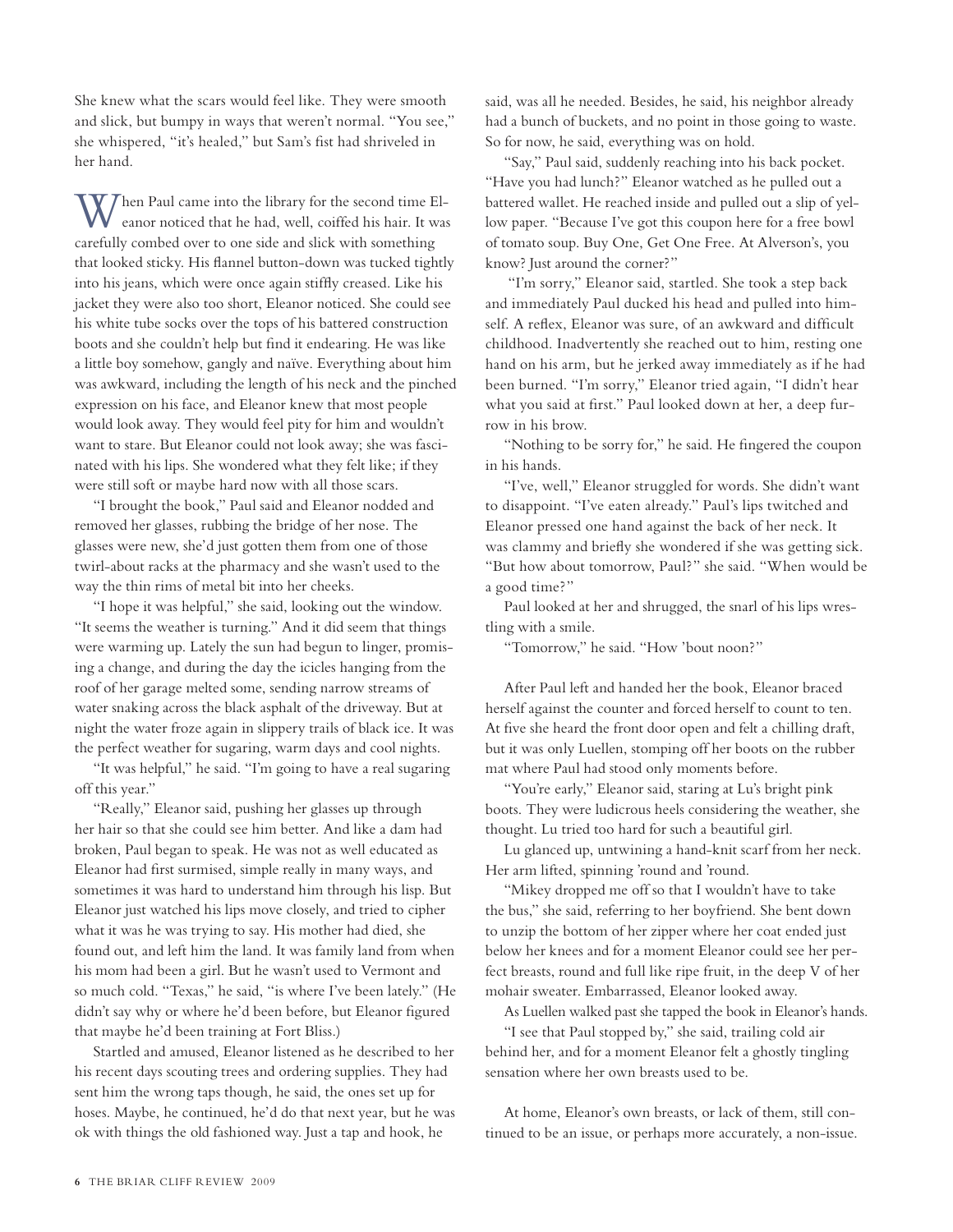Her scar tissue was still avoided, her body still untouched, and her anger at the situation was beginning to manifest itself in strange ways. She had taken to slamming doors and watching too much TV. She watched with the volume up high, so that Sam would have to raise his voice when he spoke. And when he did, she would only say "WHAT?" while still staring at the TV. Last week she had come down to eat her breakfast without wearing a shirt.

"Eleanor," Sam had said, putting down his cup of coffee. "Really." And Eleanor had reached across the table for the box of shredded wheat, her thin pale arm spotted with freckles brushing underneath her husband's nose. She poured milk into her bowl and shoveled up a bite.

 "What?" she said. Chewing with an open mouth, she had looked down at her chest riddled with scars and stitches. "This?" Later, Eleanor waited until Sam's car had pulled out of the drive before she collapsed onto the kitchen floor and cried, utterly exhausted. It took a lot of energy to be so belligerent and angry.

Yet Eleanor's partial nudity continued. Most chores she did at home she now did topless, in spite of the fact that Sam had taken to spending his evenings in Bindy's old room watching her ten-inch black and white television while lying on her single bed. It didn't even get any good channels, Eleanor would think, ruthlessly dragging the vacuum back and forth over an already clean rug. She knew that the blinds were open and that the neighbors could see. She imagined what she must look like through the window, half naked in only an old pair of sweats and her chest mutilated with scars that looked like lesions.

 Alverson's was a deli around the corner from the library. Paul showed up precisely at twelve o'clock, which was fine because Eleanor already had her coat on and was waiting for him in the vestibule. She'd planned on telling Lu that she had some errands to run but when Lu found her in the bathroom applying a coat of lip-gloss Eleanor knew that wouldn't work. She pressed her lips together and fanned at the air in front of her, trying to waft away the scent of perfume that she had spritzed on both wrists.

"Sam," she said, "Wanted to do something special." But Lu still looked suspicious.

On the walk to Alverson's there wasn't much to say. As they crunched across the rock salt and melting ice Paul offered Eleanor his arm, but she kept her hands thrust firmly in her pockets. The tension between them was tangible and confusing. To a casual observer Eleanor could be Paul's mother, aunt or lover. Eleanor didn't know what he wanted, and her own intentions were unclear.

At Alverson's they waited in line quietly.

"Tomato?" Paul asked.

"Yes, please," Eleanor said, and she added a bag of chips to the order, reaching for her purse. But Paul shook his head.

"I want to," he said. For a moment Eleanor felt like she was dating again and her cheeks began to glow.

They sat at a table in the back of the deli, underneath a high-up window that cast down shadows onto the floor. Eleanor opened her chips and spilled them on a napkin in the middle of the table.

"Have some," she said, and she popped one in her mouth. The grease and salt bit her tongue and her mouth began to water. She watched as Paul did the same, staring with fascination at his mangled lip.

"I've tapped probably a hundred and fifty trees," Paul said, when both soup bowls were nearly empty and Eleanor's belly was full, her body warm and relaxed as it hadn't been in some time. Paul furrowed his brow as he worked out the numbers in his mind. "Yep," he said, "just about."

"That's great, Paul," Eleanor said, shifting towards him in her seat.

"It is, ma'am," he said, and Eleanor cringed at the formal address. "It is," Paul continued. "Got a cord of wood delivered this morning and the pans are all set. I'm just waiting two more days before I start the boilin'. Say," he said, "you could come see it if you'd like."

 Eleanor smiled and looked down at her hands in her lap. She softened.

"I'd like that," she said, "I really would."

That night on her way home Eleanor stopped at the gro-cery store for some potatoes and a pound of ground beef. She hadn't cooked Sam dinner in a while and meatloaf was his favorite. When she got home she heard the TV already on in Bindy's room and leaving the plastic bag of groceries unpacked on the table she walked down the hall. She felt lighter, as if the tomato soup had filled her with some sort of happy gas, and she was smiling. She began to unwrap her scarf, thinking of Luellen and the many ways in bed that she could be a good wife, but when she walked into Bindy's room she found Sam reading one of the girls' Victoria's Secret catalogs with one hand down his pants.

"Hi," she said, suddenly deflated, and Sam scrambled to toss the magazine away. He pulled a pillow to his lap and sat up straighter.

"Hi," he said. "I didn't know that you were home."

"I'm home," she said, collapsing against the doorjamb. "I'm here." She looked down at her hands and tugged at the limp scarf. "I was going to make meatloaf," she said, "but I think I'm kinda tired." Sam nodded. "Tomorrow maybe?" Eleanor said, crinkling up one side of her face. There was a bubble in her chest. It pushed its way up but she forced it back down, too tired for a showy display of emotion.

"Yeah, yeah," Sam said, his head bobbing on a rubberneck. "That sounds good." And with heavy feet Eleanor climbed the long flight of stairs up to their cold dark bedroom.